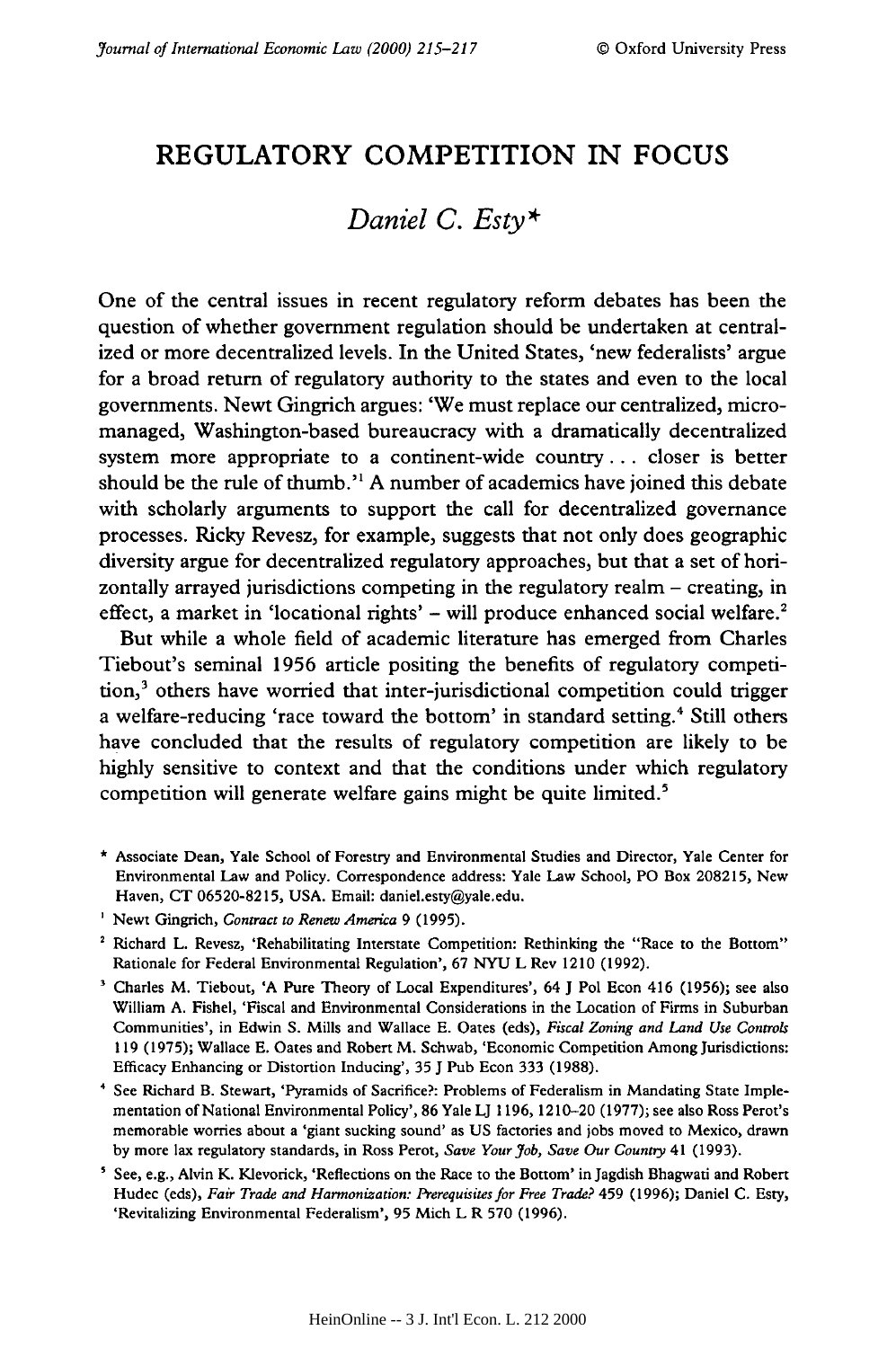How widespread are the gains from regulatory competition likely to be? When will harmonization of standards produce better results? These issues have generated a raging debate in US academic circles. While Revesz places his argument in the environmental context, other scholars suggest that regulatory competition might improve social welfare in a range of regulatory domains. Notably, Ralph Winter and Roberta Romano argue in favor of interstate competition in the corporate law domain.<sup>6</sup> Henry Butler and Jon Macey observe that such gains might be obtained in the banking field but only if federal deposit insurance does not create an economic externality by creating an incentive for higher risk tolerance among state regulators who know that any bank that fails will be bailed out by the *national* FDIC guarantees.7

Similar debates are going full-bore within the European Union around the concept of 'subsidiarity'. After several decades of growing centralization of regulatory authority in Brussels and the issuance of hundreds of EU-wide 'directives' that seek to harmonize standards across the European Union, critics are casting doubt on the benefits of this movement toward uniformity.<sup>8</sup> Indeed, the EU's response to divergent regulatory standards clearly draws on the logic of the trade realm where such differences are perceived as a potential basis for unfair competitive advantage and perhaps even decried as 'beggar thy neighbor' policies.

The debate over whether some form of harmonization or convergence of standards produces superior results by mitigating the risk of a race toward the bottom in regulatory standard setting or whether regulatory competition will generate pressures that will be welfare-enhancing has now spilled over into the global realm as the World Trade Organization (WTO) attempts to sort out the rules of behavior for international commerce. Calls for common labor, environment, tax, and antitrust (competition) standards are growing. Where inter-jurisdictional externalities exist (e.g. transboundary pollution spillovers), a strong consensus backs the need for overarching common rules. But where no such spillovers are present, the argument for regulatory diversity seems much stronger. Nevertheless, there remains a high degree of confusion and disagreement as to these points.

Believing that the 'regulatory competition versus harmonization of standards' debate would benefit from more solid analytic underpinnings, the Yale Law School and University of Liege Center for European Legal Studies organized a workshop in New Haven, Connecticut, in October 1999.

See Ralph K. Winter, Jr, 'Shareholder Protection and the Theory of the Corporation', 6 **J** Legal Stud 251, 261-73 (1977); Roberta Romano, 'Law as a Product: Some Pieces of the Corporation Puzzle', **I J** L Econ & Org **225** (1985).

**See** Henry N. Butler and Jonathan R. Macey, 'The Myth of Competition in the Dual Banking System', 73 Cornell L Rev 677, 713 (1988).

<sup>&</sup>lt;sup>8</sup> See Daniel C. Esty and Damien Geradin, 'Environmental Protection and International Competitiveness: A Conceptual Framework', 32 **J** World Trade 5 (1998) (arguing that 'harmonization' of standards need not result in uniformity).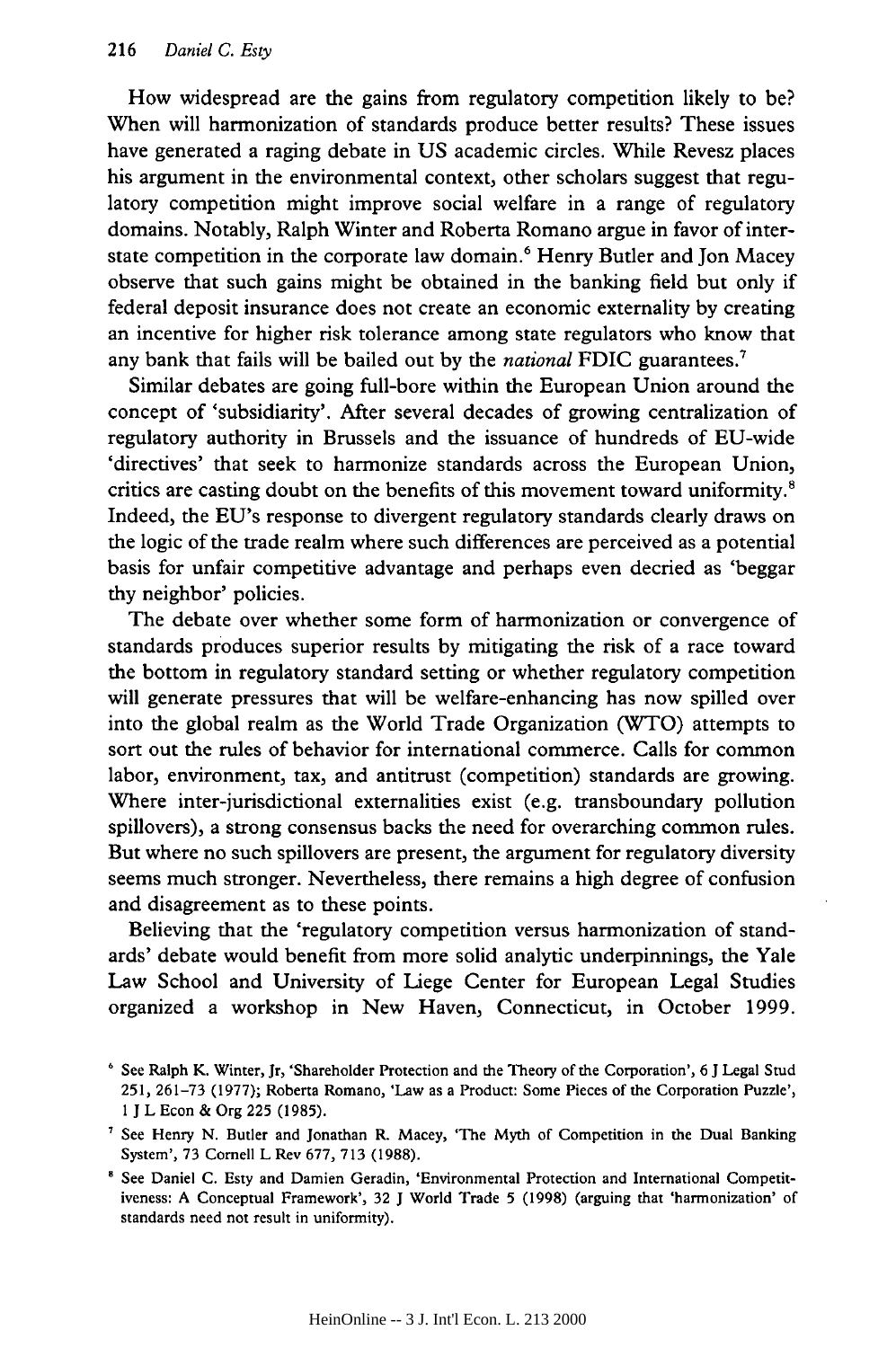Drawing scholars from both sides of the Atlantic, the workshop examined the social welfare implications of regulatory competition comparatively across: (1) regulatory areas (environment, banking, corporate law, labor, tax, antitrust); (2) models of economic integration (from highly integrated systems, such as the United States to somewhat less integrated systems such as the European Union, to loosely integrated regimes such as the WTO); and (3) disciplinary perspectives (law, economics, business, and political science). The workshop sought to sharpen thinking about the circumstances that would likely yield gains from regulatory competition and to contrast these cases with others where heightened cooperation in standard setting or broader regulatory harmonization might increase social welfare.

A consensus seems to have emerged in support of the hypothesis that benefits from regulatory competition are highly context specific - making the comparative analysis especially illuminating. The full range of papers spelling out when and where these benefits are likely to be found will be published late in the year 2000 in an Oxford University Press volume tentatively titled *Regulatory Competition and Economic Integration* (Daniel C. Esty and Damien Geradin, eds). We have selected, however, a few of the key papers that highlight the critical issues to publish in advance in this issue of the *Journal of International Economic Law.*